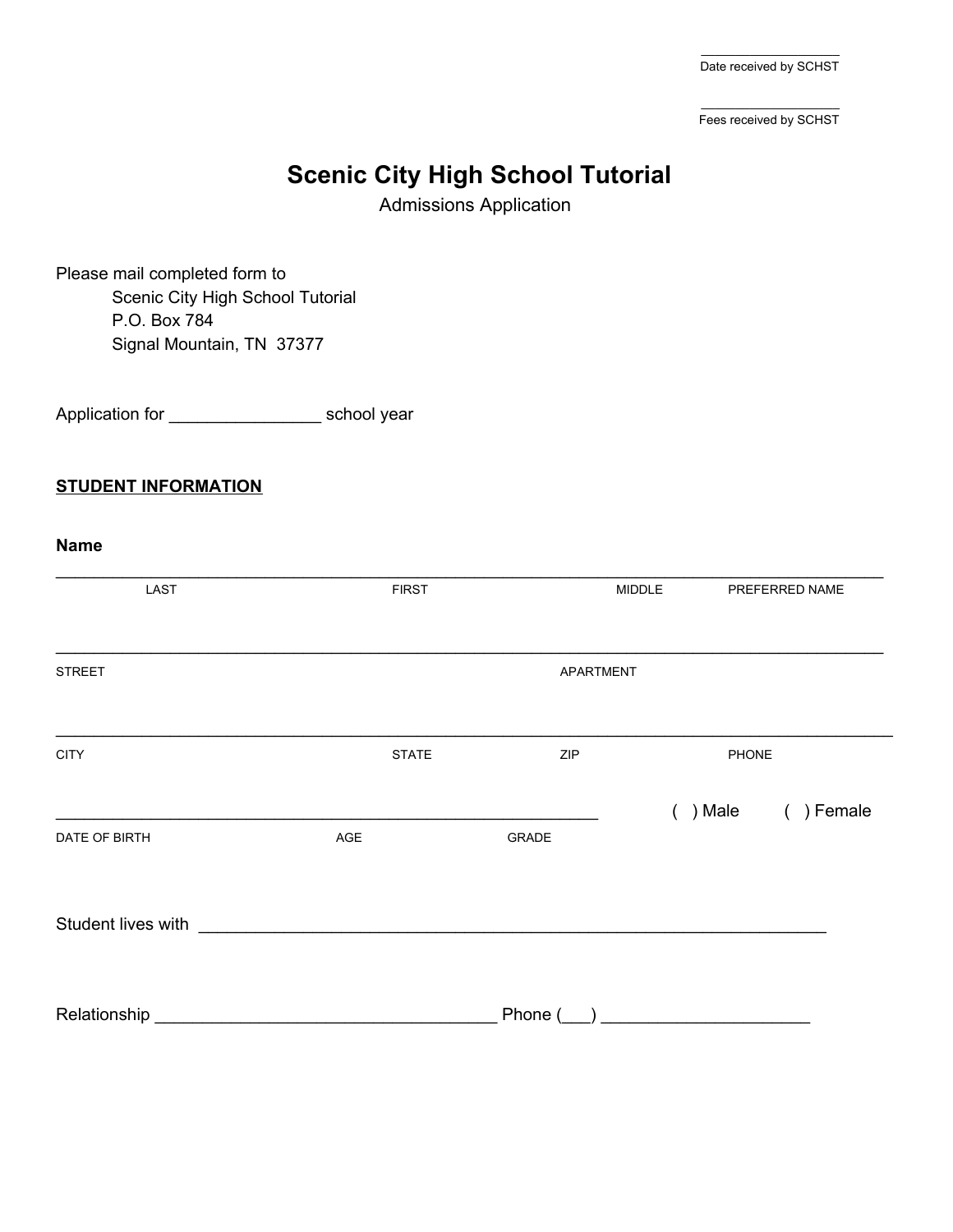# **FAMILY INFORMATION**

| <b>CHURCH INFORMATION</b>                                                                   |  |  |  |  |  |
|---------------------------------------------------------------------------------------------|--|--|--|--|--|
| Please indicate your church involvement:                                                    |  |  |  |  |  |
| Active Attend regularly Attend occasionally Attend rarely                                   |  |  |  |  |  |
| Does the student attend Sunday School? _______ Regularly _______ Occasionally _______ Never |  |  |  |  |  |
| How did you hear about SCHST?                                                               |  |  |  |  |  |
|                                                                                             |  |  |  |  |  |
|                                                                                             |  |  |  |  |  |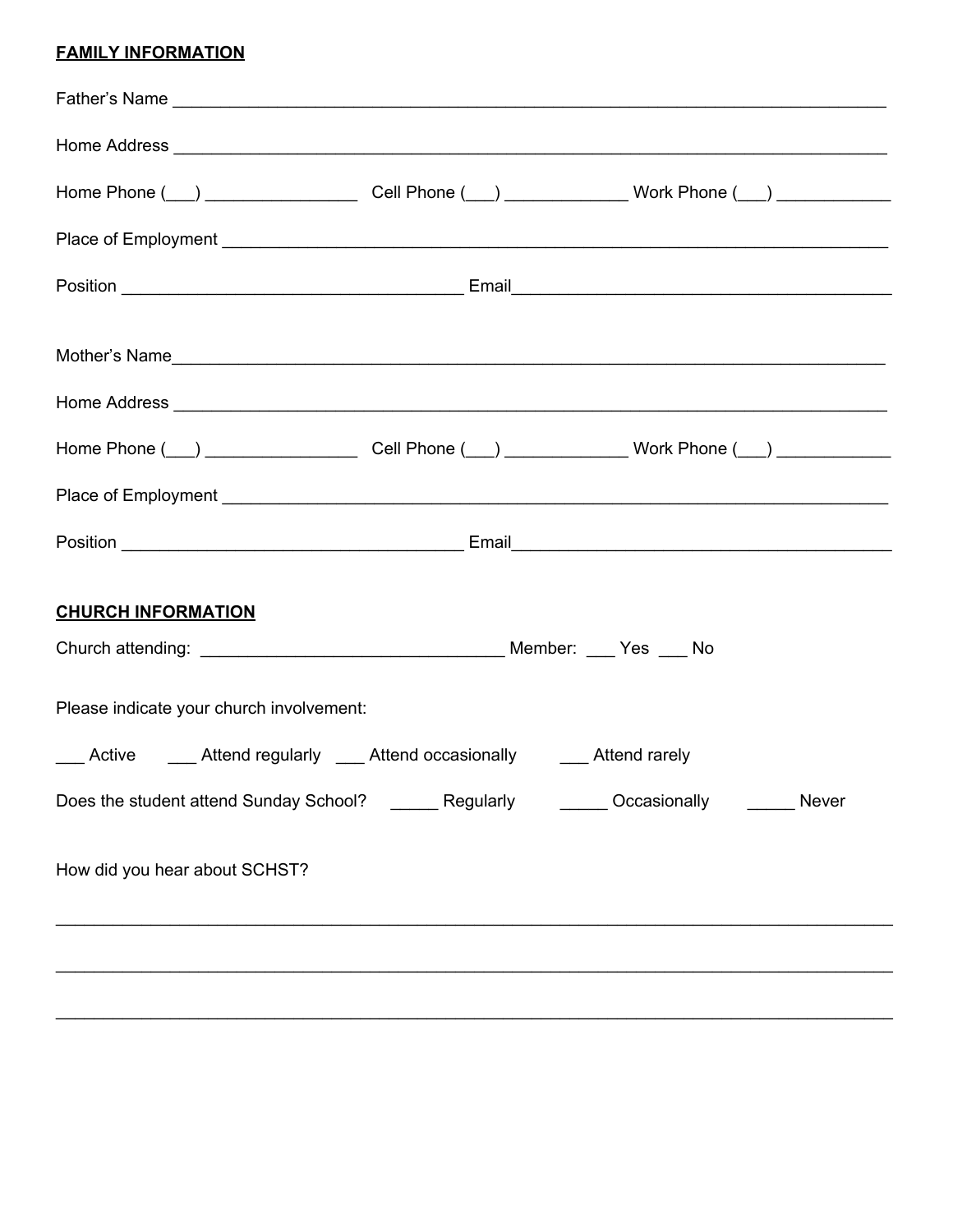# **EDUCATION INFORMATION**

| teachers for additional information if necessary. | Note: Your signature on this application authorizes the SCHST Administrators to contact the student's      |
|---------------------------------------------------|------------------------------------------------------------------------------------------------------------|
|                                                   |                                                                                                            |
|                                                   | Has the student ever had discipline problems at school? ______ Yes ______ No                               |
|                                                   |                                                                                                            |
|                                                   |                                                                                                            |
|                                                   |                                                                                                            |
|                                                   |                                                                                                            |
|                                                   | Does your child have any learning deficiencies? ______ Yes ______ No                                       |
| strictly confidential.                            | If yes, please explain so that we can better understand the student's needs. This information will be kept |
|                                                   |                                                                                                            |
|                                                   |                                                                                                            |
|                                                   |                                                                                                            |
|                                                   |                                                                                                            |
|                                                   |                                                                                                            |
|                                                   |                                                                                                            |
|                                                   | Has the student ever had any childhood illness which might impair his/her learning or academic ability?    |
| ______ Yes ______ No                              |                                                                                                            |
|                                                   |                                                                                                            |
|                                                   |                                                                                                            |
|                                                   |                                                                                                            |
|                                                   |                                                                                                            |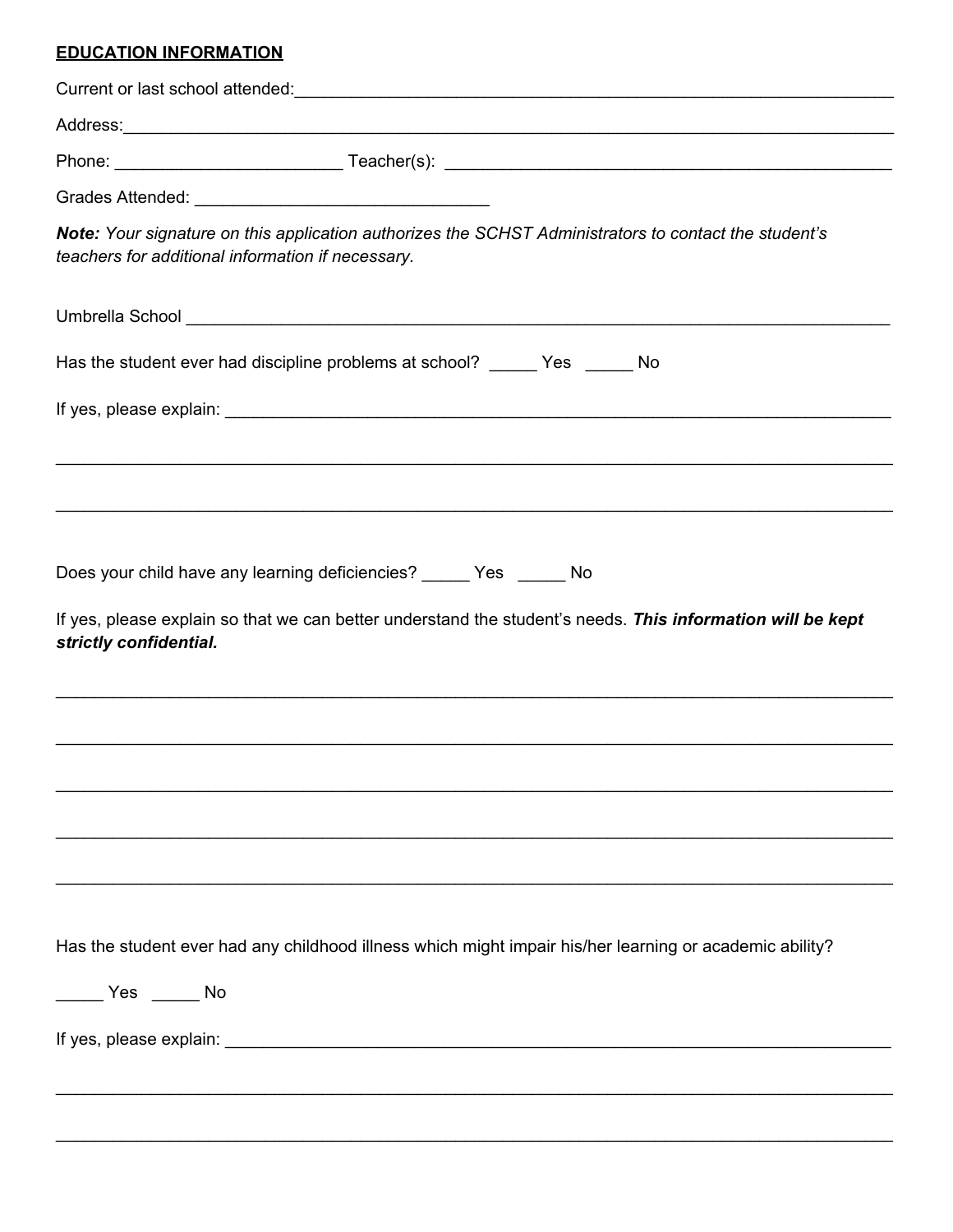# **HEALTH INFORMATION**

| Any drug and other allergies? _____ Yes _____ No                                                 |  |  |  |  |  |
|--------------------------------------------------------------------------------------------------|--|--|--|--|--|
|                                                                                                  |  |  |  |  |  |
|                                                                                                  |  |  |  |  |  |
| Any prescribed medications? _____ Yes _____ No                                                   |  |  |  |  |  |
|                                                                                                  |  |  |  |  |  |
| Please list past medical history and/or other pertinent information you think SCHST should know: |  |  |  |  |  |
|                                                                                                  |  |  |  |  |  |
|                                                                                                  |  |  |  |  |  |
|                                                                                                  |  |  |  |  |  |
|                                                                                                  |  |  |  |  |  |
|                                                                                                  |  |  |  |  |  |
|                                                                                                  |  |  |  |  |  |
|                                                                                                  |  |  |  |  |  |
|                                                                                                  |  |  |  |  |  |
|                                                                                                  |  |  |  |  |  |
|                                                                                                  |  |  |  |  |  |